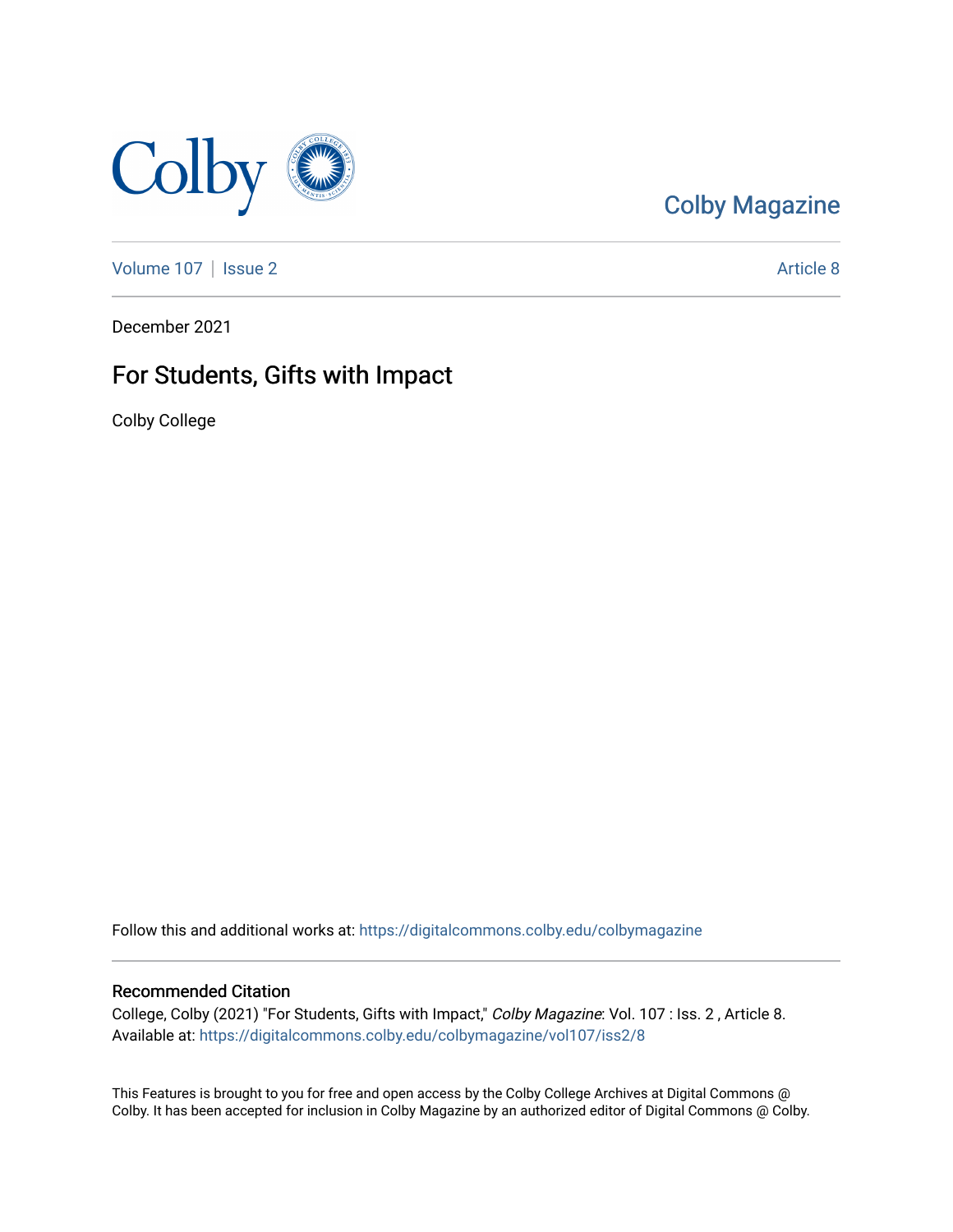# GIFTS **THAT KEEP, ON** GIVING

A vibrant arts community melding programs on and off campus, accomplished writers in residence who will work, teach, and engage with students, and a new curriculum designed to enhance verbal communications skills vital to success in a myriad of fields.

These, are among. the significant enhancements announced at the College this fall.

" MEMBERS OF THE COLBY COMMUNITY ARE STEPPING UP IN UNPRECEDENTED AND TRULY REMARKABLE WAYS TO BUILD ON OUR STRENGTHS. FROM THE ARTS AND HUMANITIES TO CIVIC ENGAGEMENT AND ATHLETICS, THESE CAMPAIGN COMMITMENTS ARE ENHANCING THE STUDENT EXPERIENCE RIGHT NOW AND WILL CONTINUE TO DO SO IN PERPETUITY."

—PRESIDENT DAVID A. GREENE

#### DIAMOND FAMILY DIRECTOR OF THE ARTS

Academic departments, the Lunder Institute for American Art, the Colby College Museum of Art, the Center for the Arts and Humanities, the planned Gordon Center for Creative and Performing Arts, and the Paul J. Schupf Art Center in downtown Waterville, and future initiatives—all of these will be integrated by the Diamond Family Director of the Arts, a position made possible through the generosity of the

Diamond family—Trustee Robert E. Diamond '73, Jennifer Diamond, and Charles Diamond '12.

The intent is to allow the College to fully realize its vision for an integrated arts experience.

"Whether they major in arts disciplines or not, the high-achieving students we are welcoming at Colby are expressing increased interest in the arts, and this will allow them to take full advantage of arts offerings on campus and in our broader community," said Provost Margaret McFadden.

Bob Diamond is a longstanding Colby supporter and co-chair of the Dare Northward campaign. Jennifer Diamond has been an active member of the Colby College Museum of Art's Board of Governors since 2010. Charlie Diamond was a passionate member of the Colby theater community as a student. Their joint support for the endowed position will help the College build its culture of creativity and innovation.

"The Diamond family's vision for a unique and integrated arts culture that draws on Colby's existing strengths and imagines the future through emerging initiatives is inspiring," said President David A. Greene.

One of those emerging initiatives is the new Gordon Center for Creative and Performing Arts at Colby, to be constructed at the southern entrance of campus. The center will provide new spaces for concerts, dance, and theatrical performances.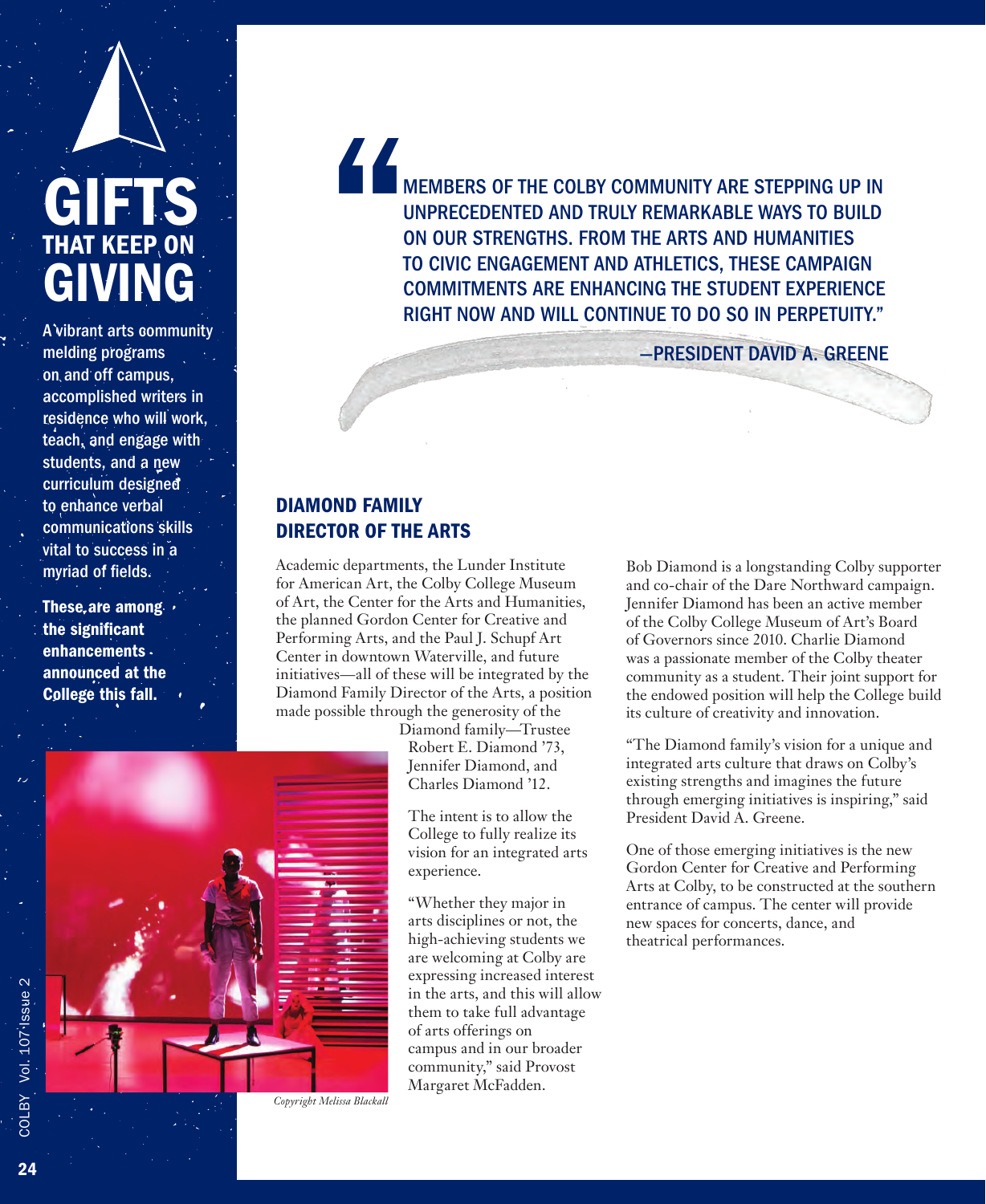#### RICHARD L. WHITMORE JR. HEAD COACH FOR COLBY MEN'S BASKETBALL

"Whit" is back in the house.

Former players supported the endowment of the position of head men's basketball coach in honor of their former mentor, who continues to lead the "Colby men's basketball family" almost a decade after his retirement.

Whitmore, who retired in 2011, ranks seventh all time among Division III coaches with the most wins. During his tenure at Colby, men's basketball won three Eastern College Athletic Conference championships and was ranked as high as second in the country (1984-85). Under the leadership of Tim O'Donnell '87, 134 alumni and more than a dozen other friends contributed to ensure that Whitmore's name is forever linked to the program.

As part of this latest tribute, the head basketball coach's office was named in honor of Whitmore's wife, Mary Kay Whitmore.

O'Donnell said Whitmore's gift to his players has been his continuing support and friendship and also his ability to create and maintain what players know as the Colby basketball family. "For most college athletes, their relationship with the program ends with graduation," he said. "When we leave Colby, our relationship with the Colby basketball family is just beginning."

Current coach Damien Strahorn '02, an All-NESCAC player while at Colby, is the inaugural Richard L. Whitmore Jr. Head Coach for Colby Men's Basketball.





#### SCHMALTZ FAMILY EFFECTIVE COMMUNICATION INITIATIVE

Data research—and any other product of scholarship or innovation—is most compelling when it is communicated effectively. With that in mind, this fall Colby launched the Schmaltz Family Effective Communication Initiative to give faculty and students a systematic curriculum designed to enhance verbal communications skills.

The Schmaltz Family Effective Communication Initiative is supported by Trustee Emeritus Richard Schmaltz '62, his wife, Joan Dignam Schmaltz '63, the Schmaltz's daughter, Heide Schmaltz Dolan '87, son, Dana Schmaltz, and granddaughter Megan Lasher '15. The Schmaltz family believes that these skills are critically important for maximizing personal and professional success.

"At Colby we stress how we teach students to think critically, to write powerfully—the English Department has always been so strong—and our hope is that now with this initiative they'll be able to speak with the same kind of expertise and confidence that they've had in critical thinking and written expression," said Dick Schmaltz, a longtime Colby trustee. Schmaltz, who worked for 40 years in investment management, credits oral presentation skills as an element of his professional success.

The new program takes a systematic approach to integrating oral communication into the curriculum. Launched in fall 2019, it includes training for faculty to teach public speaking in existing courses, it supports distinct courses in public speaking, and it facilitates workshops, events, and collaboration with other initiatives.

"This distinctive gift will allow Colby to create a leading program to help prepare our students for success in whatever fields they choose to pursue," said President David A. Greene.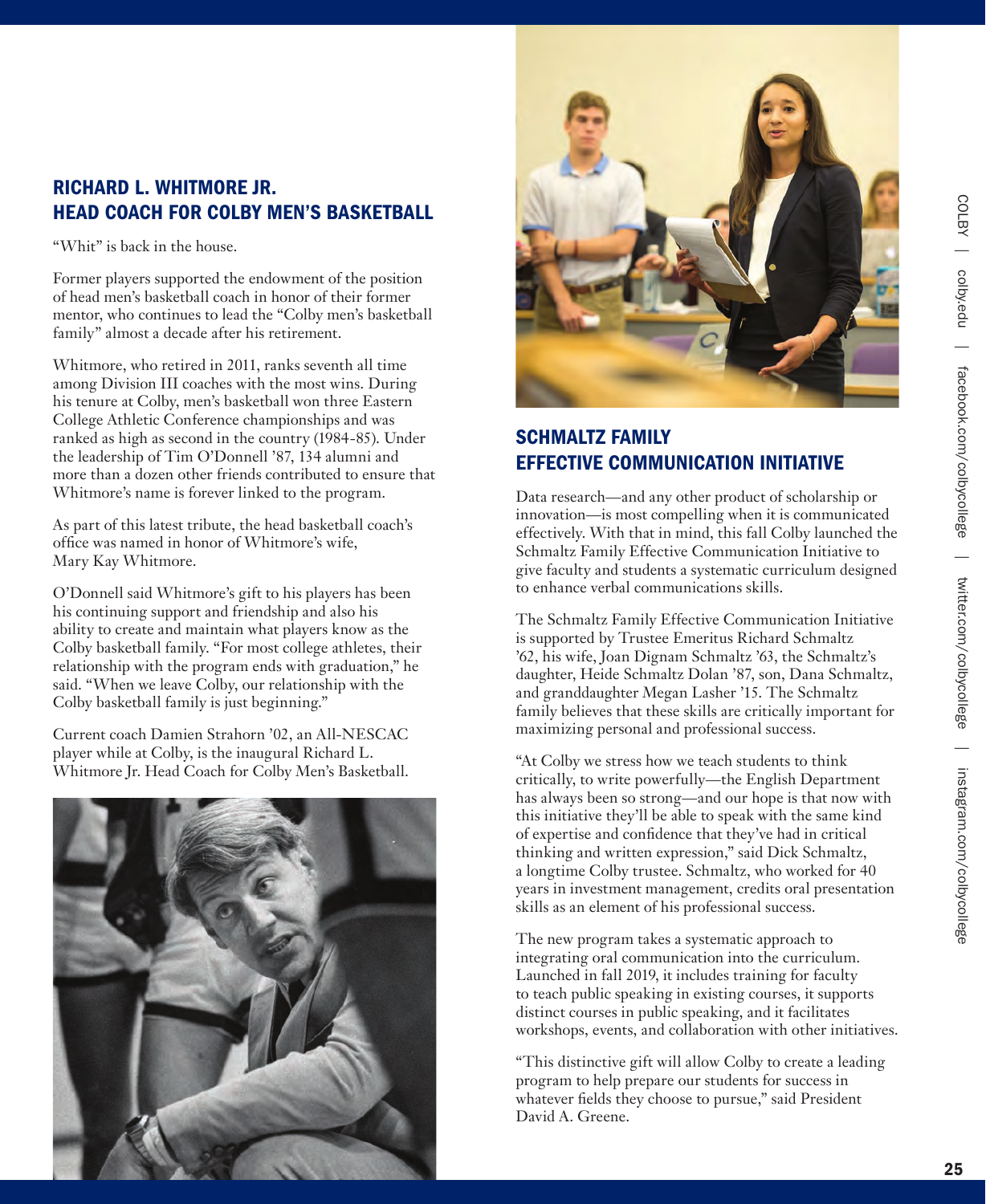![](_page_3_Picture_0.jpeg)

#### DICK MCGEE HEAD COACH FOR COLBY FOOTBALL

This legendary coach is now a permanent part of the Colby football program.

A \$2-million endowment raised by a large number of former players has named the football team's top coaching position the Dick McGee Head Coach for Colby Football.

As Colby's head football coach for more than 10 years (1967-78), McGee led a series of successful seasons. His 1972 team's 7-1 record remains tied with 1994, 2000, and 2005 team records for the most wins in a season

in Colby football history. He was also Colby's athletic director from 1974 to 1987 and, after stepping down as head coach, served as an assistant coach and professor of physical education until his retirement in 1998. McGee passed away at age 84 in 2015.

Under the leadership of Jackson Parker '76, Hank Newman '77, and Alex Wilson '73, a committee of 10 former players secured contributions from more than 60 alumni ranging from the Class of 1953 to the Class of 2009, as well as from several local community members.

"Dick was admired and respected by his players as well as professional peers because every day he brought to the field the high ideals and focus on excellence that is at the core of Colby," said Parker, chairman and CEO of Reed & Reed, one of northern New England's top heavy civil contractors. "He also gave back to his local community in countless ways, and in our view there was no question about honoring him with a permanently endowed position at Colby."

Colby's current coach, Jack Cosgrove, is the inaugural Dick McGee Head Coach for Colby Football.

![](_page_3_Picture_9.jpeg)

# GIFT THAT KEEP ON GIVING

#### O'HANIAN-SZOSTAK FELLOWS FOR CIVIC LEADERSHIP

When Trustee Emerita Anne O'Hanian-Szostak '72 and Michael J. Szostak '72 were students at Colby, it was simply called "volunteering." Their support will ensure that in the future student "civic engagement" is taken to yet another level.

O'Hanian-Szostak Fellows for Civic Leadership will select student leaders with significant commitment to civic responsibility and offer funding for students to pursue self-identified projects. The new fund aligns with the mission of the Bill & Joan Alfond Main Street Commons, which is the downtown home to some 200 students, all of whom have a commitment to civic engagement.

"Our goal with this gift is to provide students with the opportunity to move beyond volunteering and increase their civic knowledge and skills, so when they leave Colby they'll be well-prepared leaders who can act on society's biggest challenges," said O'Hanian-Szostak, a former chairman, president, and CEO of Fleet Bank of Maine.